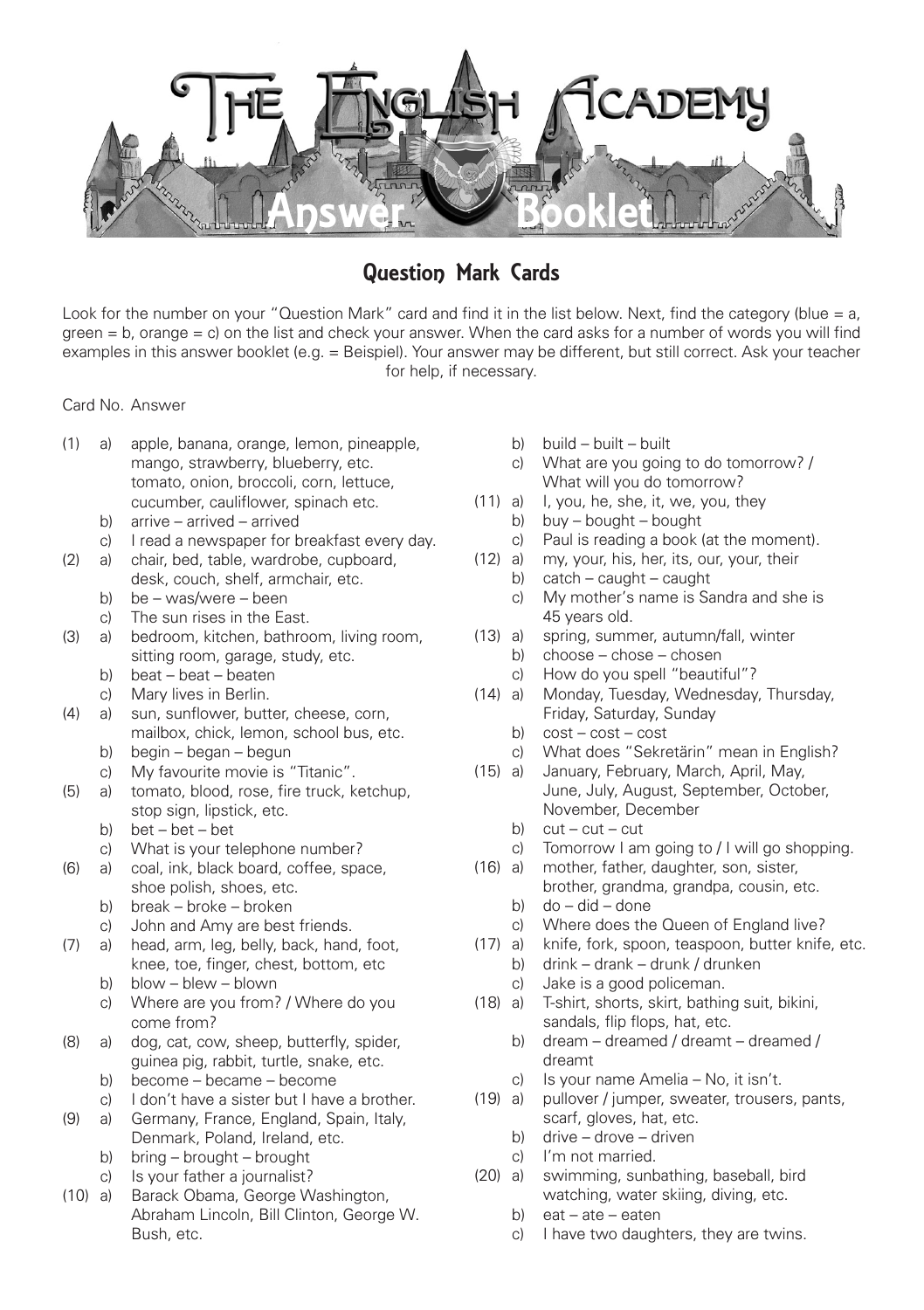- (21) a) skiing, ice skating, sledding/sledging, hiking, building a snowman, etc.<br>b)  $fall - fell - fall$ 
	- $fall fell fallen$
	- c) How much is the yellow dress? / How much does the yellow dress cost?
- (22) a) bike, car, bus, train, tram, plane, feet, etc.<br>b)  $feel felt felt$  $feel - felt - felt$ 
	- c) That's EUR 29.90, please!
- (23) a) chair, table, door, window, picture, person, plant, cup, etc.
	- b)  $find$  found found
- c) Do you have these trousers/pants in size M?<br>(24) a) voung, funny, creative, intelligent, lazy,
	- voung, funny, creative, intelligent, lazy, stupid, crazy, etc.
		- b) fight fought fought
		- c) Allison is a scientist, she works in New York.
- (25) a) helpful, nice, direct, fair, clever, funny, kind, boring, unfriendly, etc.
	- b)  $fit fit fit$
- c) What does Bob do? / What is Bob's job? He is a dentist.<br>(26) al sunny warm h
- sunny, warm, happy, funny, relaxed, active, etc.
	- b)  $f|v f|$ ew flown
	- c) He works 12 hours per day non-stop / without a break.
- (27) a) cold, frosty, snowy, slow, boring, etc.
	- b) get got got/gotten
	- c) My best friend is writing a novel (at the moment).
- (28) a) loud, strong, fast, cool, funny, dirty, lazy, stupid, etc.
	- b)  $qive qave qiven$
	- c) Paul and Ines went / were swimming yesterday.
- (29) a) quiet, pretty, clean, nice, cool, funny, dramatic, crazy, etc.
	- b) ao went gone
	- c) What's the time, please? / What time is it, please?
- (30) a) I am ... e.g.; I am a student in this class. I live in Berlin. I have a brother, he is 15 years old. In my free time I like liste ning to music. I want to be an astronaut.
	- b) grow grew grown
	- c) Phillip lives in Paris with his girlfriend Anne.
- (31) a) My best friend ... e.g., My best friend's name is Maria/Mario. He/she lives next door. He/She is very funny and a good friend. We go swimming and shopping together. etc.
	- b) have had had
	- c) When did you go to bed last night?
- (32) a) My teacher ... e.g., My teacher's name is Mrs Miller. She is 45 years old. I like my teacher, because she is always fair. My teacher has brown hair and wears glasses. She comes to school by car every day. etc.
	- b) hear heard heard
	- c) I don't love you!
- (33) a) My parents ... e.g., My parents' names are Mike and Jane. My father is 48 and my mother is 43 years old. My dad is an accoun tant and my mum is a nurse. My dad works in the office and my mum works in the hospital. etc.<br>b) hide – hid – h
	- $h$ ide hid hidden
	- c) Mario doesn't know the answer, again.
- (34) a) In my family ... e.g., In my family there are 25 people. I have a big family. I have two brothers and one sister, I like them because we can play together. I have two cousins, they live far away. I only see my cousins on holidays. etc.
	- b) hit hit hit
	- $c)$  What is your sister doing (right now  $\ell$  at the moment)?
- (35) a) My favourite movie ... e.g., My favourite movie is "Forrest Gump". It is about a man named Forrest who talks about adventures in his life … etc.
	- b) hold held held
	- c) Last April we were in Moscow. / We visited Moscow last April.
- (36) a) My favourite book ... e.g., My favourite book is "Huckleberry Finn". The book tells the story of Huck Finn and his friends and their adventures along the Mississippi River. etc.
	- b) hurt hurt hurt
	- c) Next year we are going to travel / go / fly to
- Egypt.<br>(37) a) Last w Last weekend ... e.g., Last weekend I met my friends. We went to the cinema and watched a movie. After that we ate dinner at a restaurant. On Sunday I relaxed. etc.
	- b) keep kept kept
	- c) When are you coming home today? / When will you come home today?
- (38) a) In my last holiday ... e.g., In my last holi day I travelled to Spain. I went to Barce lona and visited all the sights. I enjoyed the food and the warm weather. etc.
	- b) know knew known
	- c) Would you like some tea?
- (39) a) The perfect neighbour... e.g., The perfect neighbour is friendly and helpful. He says "Hello" when I meet him and he waters my plants when I'm on holiday. etc.
	- b) lay laid laid
- c) How often do you go to the dentist?<br>(40) a) The perfect holiday ... e.g.. The perfect
- The perfect holiday ... e.g., The perfect holiday for me is on an island. I can lie at the beach and drink cocktails. I can relax for two weeks. etc.
	- b) leave left left
	- c) I don't know you!
- (41) a) The perfect job ... e.g., The perfect job for me is outside in the nature. I can be a bio- logist and watch animals in the forest. I don't have to sit at the computer every day. etc.
	- b) lend lent lent
	- c) What a beautiful day!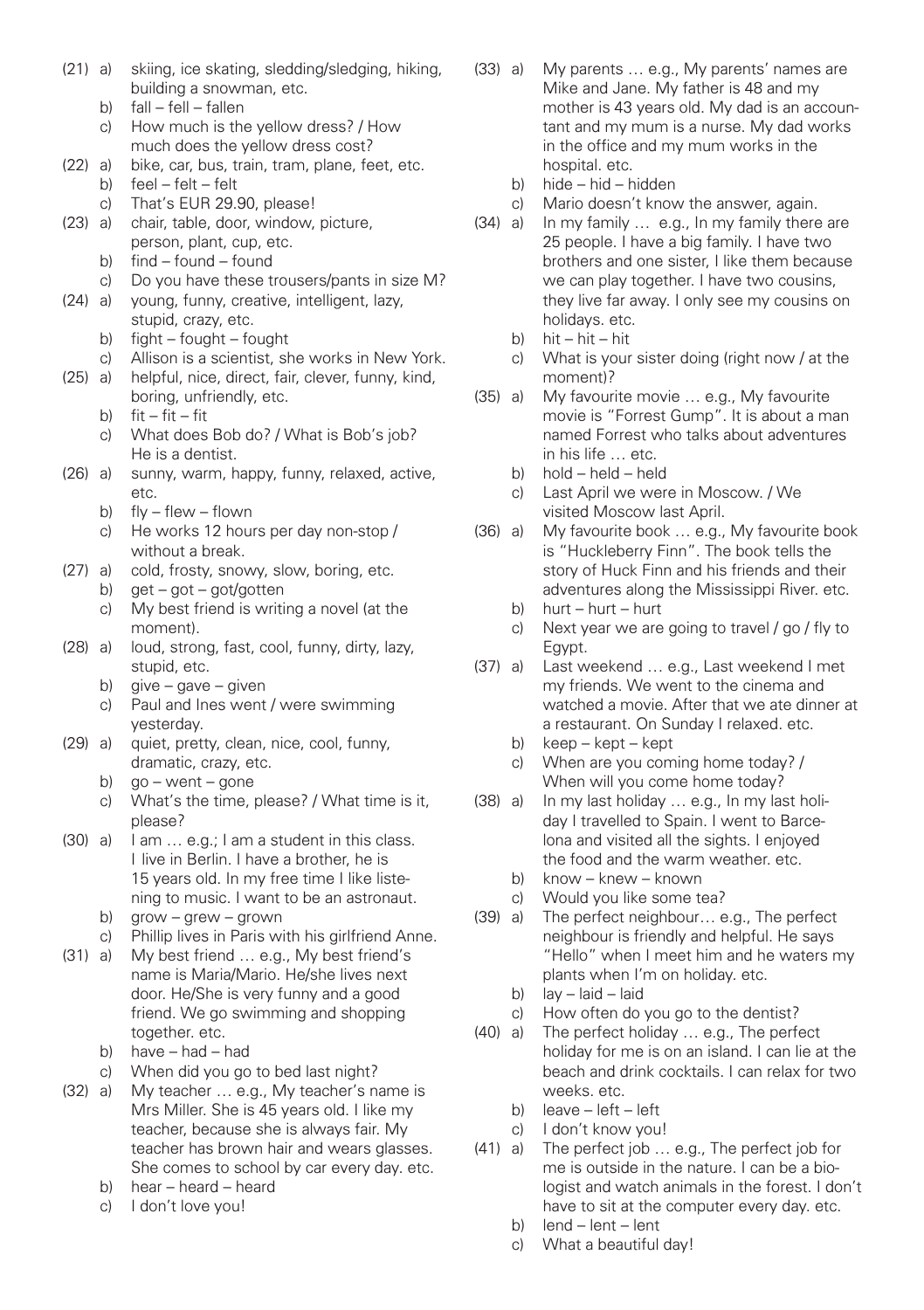- (42) a) The person sitting next to me on my right e.g., is tall and has brown hair. He / She is my friend and his/her name is Mario / Maria. He / She is wearing jeans and a T-shirt today. etc.
	- b) let let let let –
	- This is on me!
- (43) a) The person sitting next to me on my left e.g., is tall and has brown hair. He / She is my friend and his/her name is Mario / Maria. He / She is wearing jeans and a T-shirt today, etc.
	- b) lie lied lied (lügen) / lie lay lain (liegen) c) Vegetarians don't eat meat.
- (44) a) e.g., I'm from Berlin in Germany.
	- b) make made made
	- c) I recommend the red wine from Italy.
- (45) a) e.g., It's ten past three.
	- b) mean meant meant
		- c) Your bed is very comfortable!
- (46) a) e.g., Tomorrow I will / I'm going to visit my grandma in Munich.
	- b) meet met met
	- c) Yesterday I didn't go to work.
- (47) a) e.g., I was born in Radebeul near Dresden.
	- b) pay paid paid
		- c) I have been sick / ill since last week.
- (48) a) e.g., I'm nineteen years old.
	- b)  $put put put$ 
		- c) When I was little / When I was a child I wanted to be an astronaut.
- (49) a) e.g., A-N-N-A and M-E-I-S-N-E-R
	- b)  $q$  auit quit quit
	- c) When I was reading the newspaper, the phone rang.
- (50) a) e.g., A-N-N-A and M-E-I-S-N-E-R
	- b) read read [red] read [red]
	- c) Are there any bananas left in the fridge?
- $(51)$  a) e.g., A-N-N-A and M-F-I-S-N-F-R b) ride – rode – ridden
	- c) Have you had /eaten breakfast yet?
- (52) a) e.g., Today is Monday the first of November in 2013.
	- b)  $ring rang rung$
	- c) Do you know where Julia is?
- (53) a) e.g., Yesterday was Monday the first of November in 2013.
	- b) rise rose risen
	- c) Are you going to go to the bank later?
- (54) a) e.g., Yesterday I was at a friend's house after school.
	- b)  $run ran run$
	- c) Have you ever driven a tractor?
- (55) a) e.g., I speak German and English. I also speak a little French.
	- b) say said said
	- c) Have you ever been to Dubai?
- (56) a) e.g. I'm learning English, because it's an international language and I need it for my job.
	- b)  $\text{see} \text{ saw} \text{seen}$
- c) Maria has been learning / Maria has learnt English for two years.<br>(57) all elgi My favourite sea
- e.g., My favourite season is summer, be- cause it's warm and I can meet friends at the beach.
	- b) sell sold sold<br>c) She bought a ne
	- She bought a new bike yesterday.
- (58) a) e.g., Usually, I relax on Sundays, meet my friends at the cinema and we watch a movie.<br>b) send – sent – sent
	- $send sent sent$
- c) Yesterday afternoon we were at the cinema.<br>(59) a) e.g., On
- e.g., On Mondays I usually get up at 6 o'clock and have breakfast with my family. Then I go to work and I finish work at 5 p.m. In the evening I spend time with my children and I go to bed at 11 p.m.
	- b) set set set
	- c) My parents enjoyed their vacation/holiday in Spain very much.
- (60) a) e.g., During the week I usually get up at 6 o'clock.
	- b) shake shook shaken
	- c) I always drink coffee for breakfast.
- (61) a) e.g., On the weekend I usually get up at 9 o'clock.
	- b) shoot shot shot
	- c) Do you like playing/to play cards?
- (62) a) e.g. Usually I eat/have toast with jam for breakfast. I also drink tea or milk.
	- b) show showed shown
	- c) I need (some) help with the homework.
- (63) a) e.g. Usually I eat/have potatoes, vegetables and some meat for lunch. I also drink water or juice.
	- b) shine shone shone
	- c) When does the train to London leave?
- (64) a) e.g. Usually I eat/have sandwiches for din ner. I also drink water or sometimes wine.
	- b) shut shut shut
	- c) Could you repeat the question please?
- (65) a) e.g., My birthday is on the first of April in 1979.
	- b) sing sang sung
	- c) Mandy is not going to dance in the musical.
- (66) a) e.g., Yes, thank you. I'll have the steak with potatoes and corn.
	- b)  $\sin k \sin k \sin k \sin k$
	- c) It rained the whole day yesterday.
- (67) a) e.g., I would like my steak rare/medium/ well done, please.
	- b)  $\sin \sin \sin \sin \theta$
	- c) I'm thirsty, could I get a glass of water, please?
- (68) a) e.g., I'm fine, thank you! / How do you do? / How are you?
	- b) sleep slept slept
	- c) Can / May / Could I help you?
- (69) a) e.g., In the kitchen.
	- b) speak spoke spoken
	- c) Would you like anything else?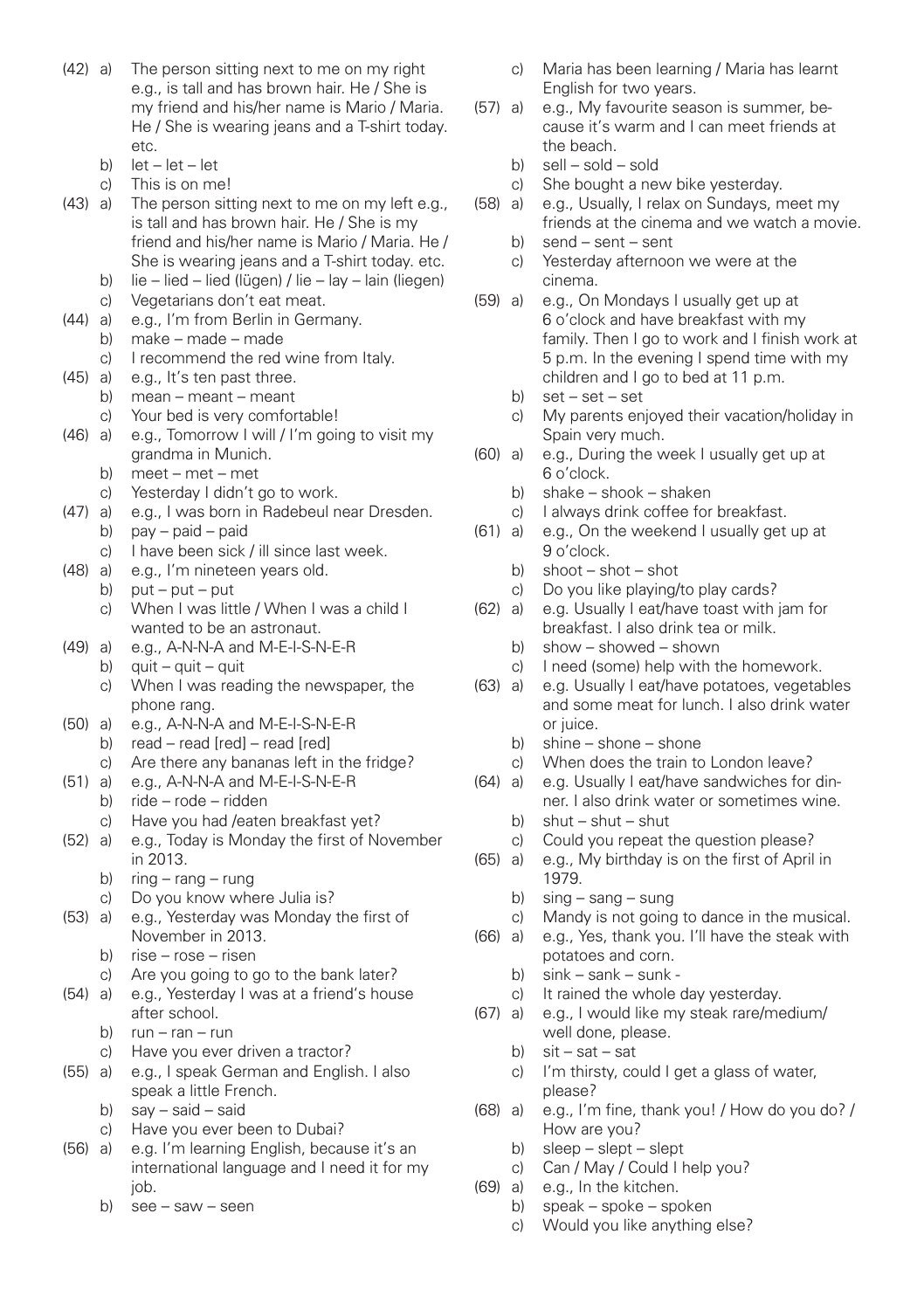- (70) a) e.g., In the kitchen.
	- b) spend spent spent
	- c) Can I take a message?
- (71) a) e.g., In the garage.
	- b) stand stood stood
	- c) The boss is in a meeting right now / at the moment.
- (72) a) e.g., In the bedroom.
	- b) steal stole stolen
	- c) Please call again tomorrow.
- (73) a) e.g., In the bathroom.
	- b) swim swam swum
	- c) Where can I get batteries for my camera?
- (74) a) e.g., In the living room. b)  $take - took - taken$ 
	- c) Do you take / accept credit cards?
- (75) a) e.g., In the bathroom.
	- b) teach taught taught
- c) I'm the manager/boss/CEO, nice to meet you.
- (76) a) In France.
	- b) tell told told
		- c) We have a lot of/many customers/clients from the UK.
- (77) a) In the USA.
	- b) think thought thought
	- c) I don't have any money on me today.
- (78) a) e.g., In Cairo in Egypt.
	- b) throw threw thrown
	- c) George is going to visit (us) tomorrow.
- (79) a) In London, England.
- b) wear wore worn
- c) When will we meet again?
- (80) a) In Rome, Italy.
	- b)  $win won won$
	- c) We'll / Let's meet at 7 o'clock at the cinema.

# **Teamwork**

Look for the number on your "Teamwork" card and find it in the list below. These are EXAMPLES to get you started with the memory game. Be creative and use your own ideas to finish the sentences! You don't have to use these examples!

Card No.Example Answer

|      |                                     | (91)  | the doorbell rang                     |
|------|-------------------------------------|-------|---------------------------------------|
| (81) | go to the park and enjoy the day    | (92)  | was very exciting                     |
| (82) | went to the police                  | (93)  | water my plants when I'm on holiday   |
| (83) | a big dinosaur                      | (94)  | it starts to rain and I forgot my     |
| (84) | take my camera                      |       | umbrella                              |
| (85) | my folder and my pens               | (95)  | the sun is shining and I can relax in |
| (86) | go home early                       |       | the park                              |
| (87) | visit my best friend                | (96)  | ride my bike to school every day      |
| (88) | went hiking in the mountains        | (97)  | "How are you doing, Mr. President?"   |
| (89) | buy ice cream and sweets for all my | (98)  | been to China                         |
|      | friends                             | (99)  | eat insects                           |
| (90) | I have to get up early              | (100) | ten pairs of jeans                    |
|      |                                     |       |                                       |

## Assignment

This is the charades game (Pantomime). To help you with the assignment you can find the translation here.

Card No. Translation

| (101) | Fotografieren         | (111) | den Tisch decken    |
|-------|-----------------------|-------|---------------------|
| (102) | ein Eis essen         | (112) | auf den Bus warten  |
| (103) | Geld zählen           | (113) | Gitarre spielen     |
| (104) | Schlittschuhlaufen    | (114) | Klavier spielen     |
| (105) | Wandern / Klettern    | (115) | ein Kellner sein    |
| (106) | Schwimmen             | (116) | ein Geschenk öffnen |
| (107) | Kochen                | (117) | das Geschirr spülen |
| (108) | einen Brief schreiben | (118) | Fußball spielen     |
| (109) | Blumen pflücken       | (119) | Zeitung lesen       |
| (110) | ein Feuer machen      | (120) | Fenster putzen      |
|       |                       |       |                     |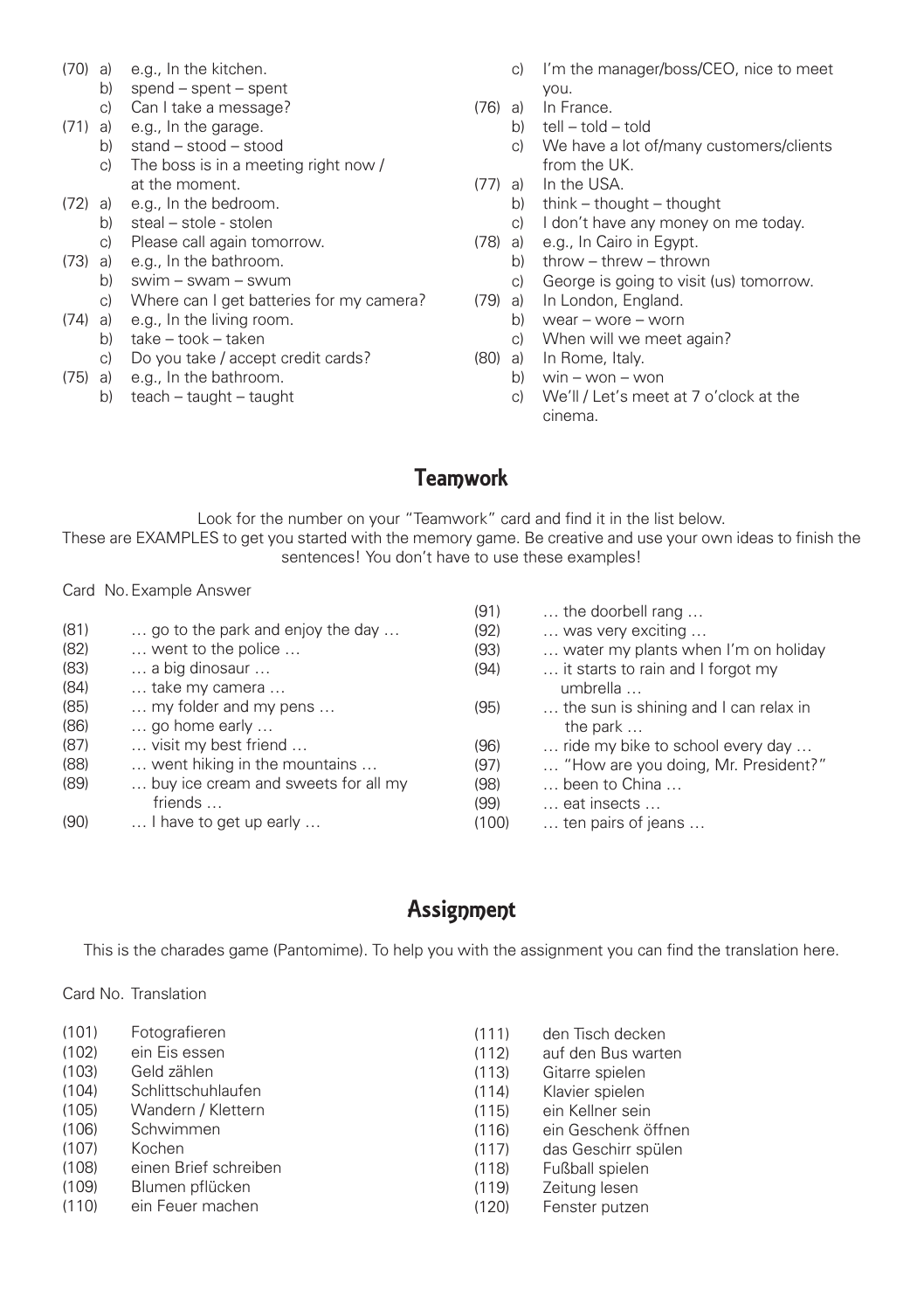## Are you smart?

Look for the number on your "Are you smart" card and find it in the list below. Next, find the class (teacher and colour) on the list and check your answer. The aspects are affirmative (positiver Aussagesatz), negative (negativer Aussagsatz) and question (Fragesatz).

#### **Overview of all the classes and the words on their board:**

 Mr. Bloomberg's Class (black): We – watch TV – Saturday Mrs. William's Class (green): John – play football – Sunday

Card No. Sentences

#### **(121) going-to-future, affirmative**

 Mr. Bloomberg's Class (black): 

- We are going to watch TV next Saturday. Mrs. Linley's Class (blue):
- Our class is going to learn grammar next Tuesday. Mr. Sullivan's Class (orange):
- My brother is going to sell his car next Monday. Mrs. Campbell's Class (violet):
- My parents are going to go shopping next weekend. Mrs. William's Class (green):
- John is going to play football next Sunday. Mrs. Robinson's Class (yellow):
- Grandma is going to read the paper next Wednesday. Mrs. Parker's Class (red):
- Phil and Kim are going to walk the dog next Friday. Mrs. Garcia's Class (white):
- His sister is going to buy a dress next Thursday.

## **(122) going-to-future, negative**

 Mr. Bloomberg's Class (black): 

- We aren't going to watch TV next Saturday. Mrs. Linley's Class (blue):
- Our class isn't going to learn grammar next Tuesday. Mr. Sullivan's Class (orange):
- My brother isn't going to sell his car next Monday. Mrs. Campbell's Class (violet):
- My parents aren't going to go shopping next weekend. Mrs. William's Class (green):
- John isn't going to play football next Sunday. Mrs. Robinson's Class (yellow):
- Grandma isn't going to read the paper next Wednesday.
	- Mrs. Parker's Class (red):
- Phil and Kim aren't going to walk the dog next Friday. Mrs. Garcia's Class (white):
- His sister isn't going to buy a dress next Thursday.

Mrs. Linley's Class (blue): Cur class – learn grammar – Tuesday<br>
Mr. Sullivan's Class (orange): Cur class – Movimer – sell car – Mondav My brother – sell car – Monday Mrs. Campbell's Class (violet): Parents – go shopping – weekend Mrs. Robinson's Class (yellow): Grandma – read paper – Wednesday Mrs. Parker's Class (red): Phil and Kim – walk dog – Friday Mrs. Garcia's Class (white): His sister – buy a dress – Thursday

### **(123) going-to-future, question**

 Mr. Bloomberg's Class (black): Are we going to watch TV next Saturday? Mrs. Linley's Class (blue): Is our class going to learn grammar next Tuesday? Mr. Sullivan's Class (orange): Is my brother going to sell his car next Monday? Mrs. Campbell's Class (violet): Are my parents going to go shopping next weekend? Mrs. William's Class (green): Is John going to play football next Sunday? Mrs. Robinson's Class (yellow): Is grandma going to read the paper next Wednesday? Mrs. Parker's Class (red): Are Phil and Kim going to walk the dog next Friday? Mrs. Garcia's Class (white): 

Is his sister going to buy a dress next Thursday?

#### **(124) present simple, affirmative**

 Mr. Bloomberg's Class (black): We watch TV on Saturday. Mrs. Linley's Class (blue): Our class learns grammar on Tuesday. Mr. Sullivan's Class (orange): My brother sells his car on Monday. Mrs. Campbell's Class (violet): My parents go shopping on the weekend. Mrs. William's Class (green): John plays football on Sunday. Mrs. Robinson's Class (yellow): Grandma reads the paper on Wednesday. Mrs. Parker's Class (red): Phil and Kim walk the dog on Friday. Mrs. Garcia's Class (white): 

His sister buys a dress on Thursday.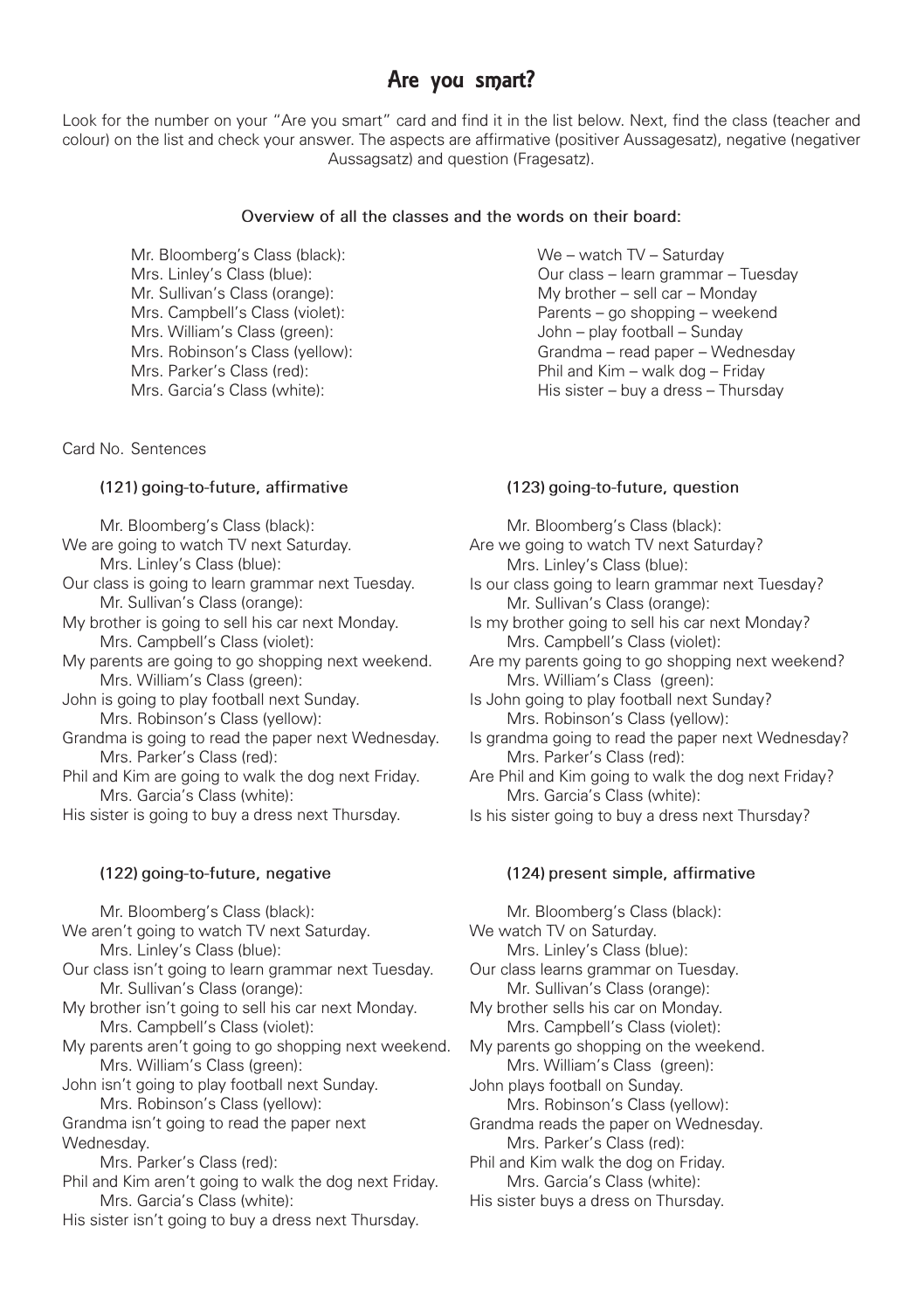Mr. Bloomberg's Class (black): We don't watch TV on Saturday. Mrs. Linley's Class (blue): Our class doesn't learn grammar on Tuesday. Mr. Sullivan's Class (orange): My brother doesn't sell his car on Monday. Mrs. Campbell's Class (violet): My parents don't go shopping on the weekend. Mrs. William's Class (green): John doesn't play football on Sunday. Mrs. Robinson's Class (yellow): Grandma doesn't read the paper on Wednesday. Mrs. Parker's Class (red): Phil and Kim don't walk the dog on Friday. Mrs. Garcia's Class (white): His sister doesn't buy a dress on Thursday.

## **(126) present simple, question**

 Mr. Bloomberg's Class (black): Do we watch TV on Saturday? Mrs. Linley's Class (blue): Does our class learn grammar on Tuesday? Mr. Sullivan's Class (orange): Does my brother sell his car on Monday? Mrs. Campbell's Class (violet): Do my parents go shopping on the weekend? Mrs. William's Class (green): Does John play football on Sunday? Mrs. Robinson's Class (yellow): Does grandma read the paper on Wednesday? Mrs. Parker's Class (red): Do Phil and Kim walk the dog on Friday? Mrs. Garcia's Class (white): Does his sister buy a dress on Thursday?

### **(127) present progressive/continuous, affirmative**

You could use a time expression in this tense (e.g., at the moment, right now) but you don't have to!

 Mr. Bloomberg's Class (black): We are watching TV. Mrs. Linley's Class (blue): Our class is learning grammar. Mr. Sullivan's Class (orange): My brother is selling his car. Mrs. Campbell's Class (violet): My parents are going shopping. Mrs. William's Class (green): John is playing football. Mrs. Robinson's Class (yellow): Grandma is reading the paper. Mrs. Parker's Class (red): Phil and Kim are walking the dog. Mrs. Garcia's Class (white): His sister is buying a dress.

#### **(128) present progressive/continuous, negative**

You could use a time expression in this tense (e.g., at the moment, right now) but you don't have to!

 Mr. Bloomberg's Class (black): We aren't watching TV. Mrs. Linley's Class (blue): Our class isn't learning grammar. Mr. Sullivan's Class (orange): My brother isn't selling his car. Mrs. Campbell's Class (violet): My parents aren't going shopping. Mrs. William's Class (green): John isn't playing football. Mrs. Robinson's Class (yellow): Grandma isn't reading the paper. Mrs. Parker's Class (red): Phil and Kim aren't walking the dog. Mrs. Garcia's Class (white): His sister isn't buying a dress.

#### **(129) present progressive/continuous, question**

You could use a time expression in this tense (e.g., at the moment, right now) but you don't have to!

 Mr. Bloomberg's Class (black): Are we watching TV? Mrs. Linley's Class (blue): Is our class learning grammar? Mr. Sullivan's Class (orange): Is my brother selling his car? Mrs. Campbell's Class (violet): Are my parents going shopping? Mrs. William's Class (green): Is John playing football? Mrs. Robinson's Class (yellow): Is grandma reading the paper? Mrs. Parker's Class (red): Are Phil and Kim walking the dog? Mrs. Garcia's Class (white): Is his sister buying a dress?

#### **(130) past simple, affirmative**

 Mr. Bloomberg's Class (black): We watched TV last Saturday. Mrs. Linley's Class (blue): Our class learned/learnt grammar last Tuesday. Mr. Sullivan's Class (orange): My brother sold his car last Monday. Mrs. Campbell's Class (violet): My parents went shopping last weekend. Mrs. William's Class (green): John played football last Sunday. Mrs. Robinson's Class (yellow): Grandma read [red] the paper last Wednesday.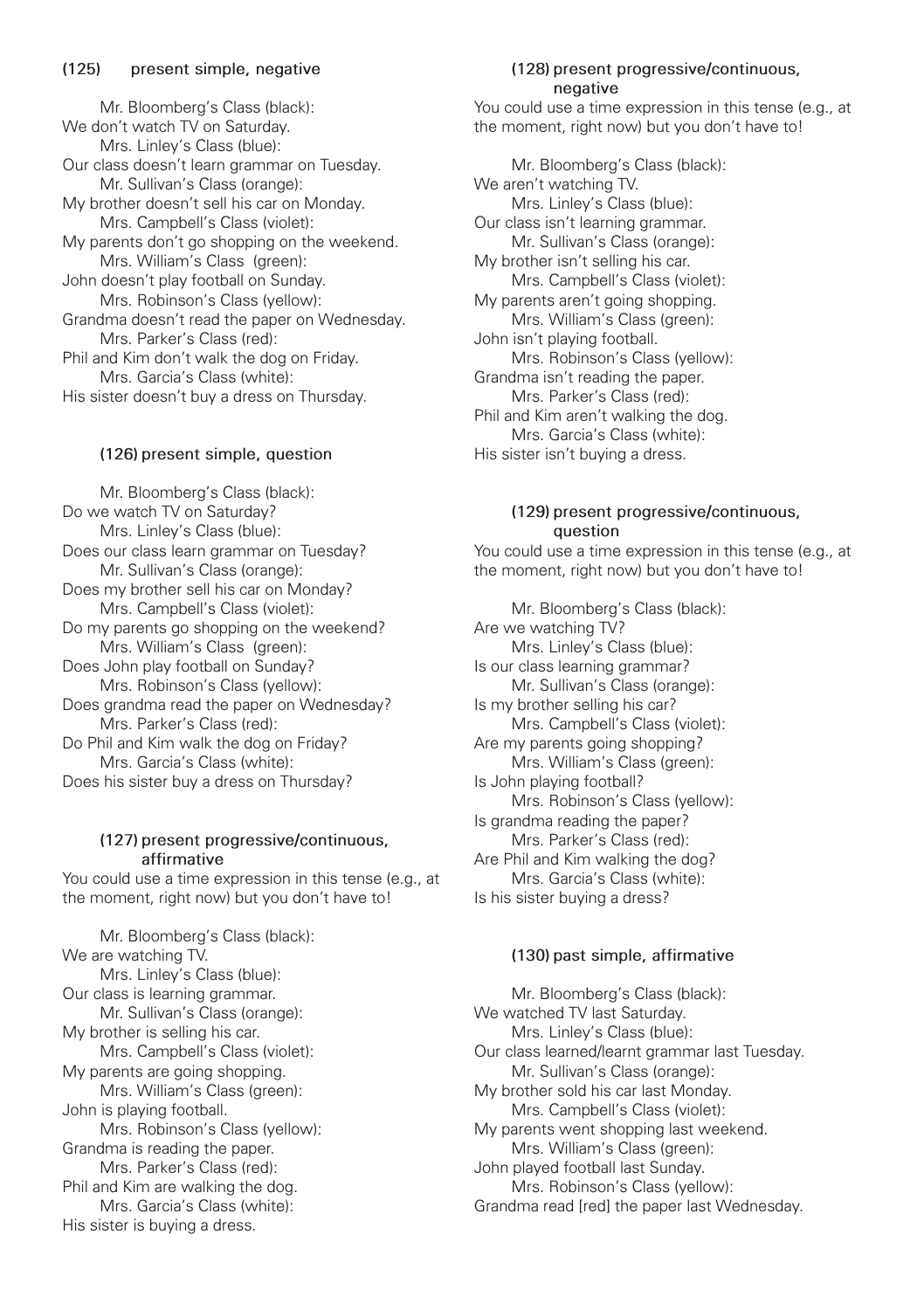Mrs. Parker's Class (red): Phil and Kim walked the dog last Friday. Mrs. Garcia's Class (white): His sister bought a dress last Thursday.

## **(131) past simple, negative**

 Mr. Bloomberg's Class (black): We didn't watch TV last Saturday. Mrs. Linley's Class (blue): Our class didn't learn grammar last Tuesday. Mr. Sullivan's Class (orange): My brother didn't sell his car last Monday. Mrs. Campbell's Class (violet): My parents didn't go shopping last weekend Mrs. William's Class (green): John didn't play football last Sunday. Mrs. Robinson's Class (yellow): Grandma didn't read the paper last Wednesday. Mrs. Parker's Class (red): Phil and Kim didn't walk the dog last Friday. Mrs. Garcia's Class (white): His sister didn't buy a dress last Thursday.

#### **(132) past simple, question**

 Mr. Bloomberg's Class (black): Did we watch TV last Saturday? Mrs. Linley's Class (blue): Did our class learn grammar last Tuesday? Mr. Sullivan's Class (orange): Did my brother sell his car last Monday? Mrs. Campbell's Class (violet): Did my parents go shopping last weekend? Mrs. William's Class (green): Did John play football last Sunday? Mrs. Robinson's Class (yellow): Did grandma read the paper last Wednesday? Mrs. Parker's Class (red): Did Phil and Kim walk the dog last Friday?

 Mrs. Garcia's Class (white): 

Did his sister buy a dress last Thursday?

**(133) past progressive/continuous, affirmative**  When you use past progressive/continuous you need a time word like "all day" or "all of Monday".

 Mr. Bloomberg's Class (black): 

We were watching TV all day last Saturday. Mrs. Linley's Class (blue): 

Our class was learning grammar all day last Tuesday. Mr. Sullivan's Class (orange):

My brother was selling his car all day last Monday. Mrs. Campbell's Class (violet): 

My parents were going shopping all of last weekend. Mrs. William's Class (green): 

John was playing football all day last Sunday. Mrs. Robinson's Class (yellow):

Grandma was reading the paper all day last Wednesday.

 Mrs. Parker's Class (red): Phil and Kim were walking the dog all day last Friday. Mrs. Garcia's Class (white): 

His sister was buying a dress all day last Thursday.

#### **(134) past progressive/continuous, negative**

When you use past progressive/continuous you need a time word like "all day" or "all of Monday".

 Mr. Bloomberg's Class (black): We weren't watching TV all day last Saturday. Mrs. Linley's Class (blue): Our class wasn't learning grammar all day last Tuesday. Mr. Sullivan's Class (orange): My brother wasn't selling his car all day last Monday. Mrs. Campbell's Class (violet): My parents weren't going shopping all of last weekend. Mrs. William's Class (green): 

John wasn't playing football all day last Sunday. Mrs. Robinson's Class (yellow):

Grandma wasn't reading the paper all day last Wednesday.

 Mrs. Parker's Class (red): 

Phil and Kim weren't walking the dog all day last Friday. Mrs. Garcia's Class (white): 

His sister wasn't buying a dress all day last Thursday.

#### **(135) past progressive/continuous, question**

When you use past progressive/continuous you need a time word like "all day" or "all of Monday".

 Mr. Bloomberg's Class (black): 

Were we watching TV all day last Saturday? Mrs. Linley's Class (blue): Was our class learning grammar all day last Tuesday?

 Mr. Sullivan's Class (orange):

Was my brother selling his car all day last Monday? Mrs. Campbell's Class (violet): 

Were my parents going shopping all of last weekend? Mrs. William's Class (green): 

Was John playing football all day last Sunday? Mrs. Robinson's Class (yellow):

Was grandma reading the paper all day last Wednesday?

 Mrs. Parker's Class (red): 

Were Phil and Kim walking the dog all day last Friday? Mrs. Garcia's Class (white): 

Was his sister buying a dress all day last Thursday?

#### **(136) present perfect simple, affirmative**

When you use present perfect you need a time word like "since" for example.

 Mr. Bloomberg's Class (black): 

We have watched TV twice since last Saturday. Mrs. Linley's Class (blue): 

Our class has learned/learnt grammar twice since last Tuesday.